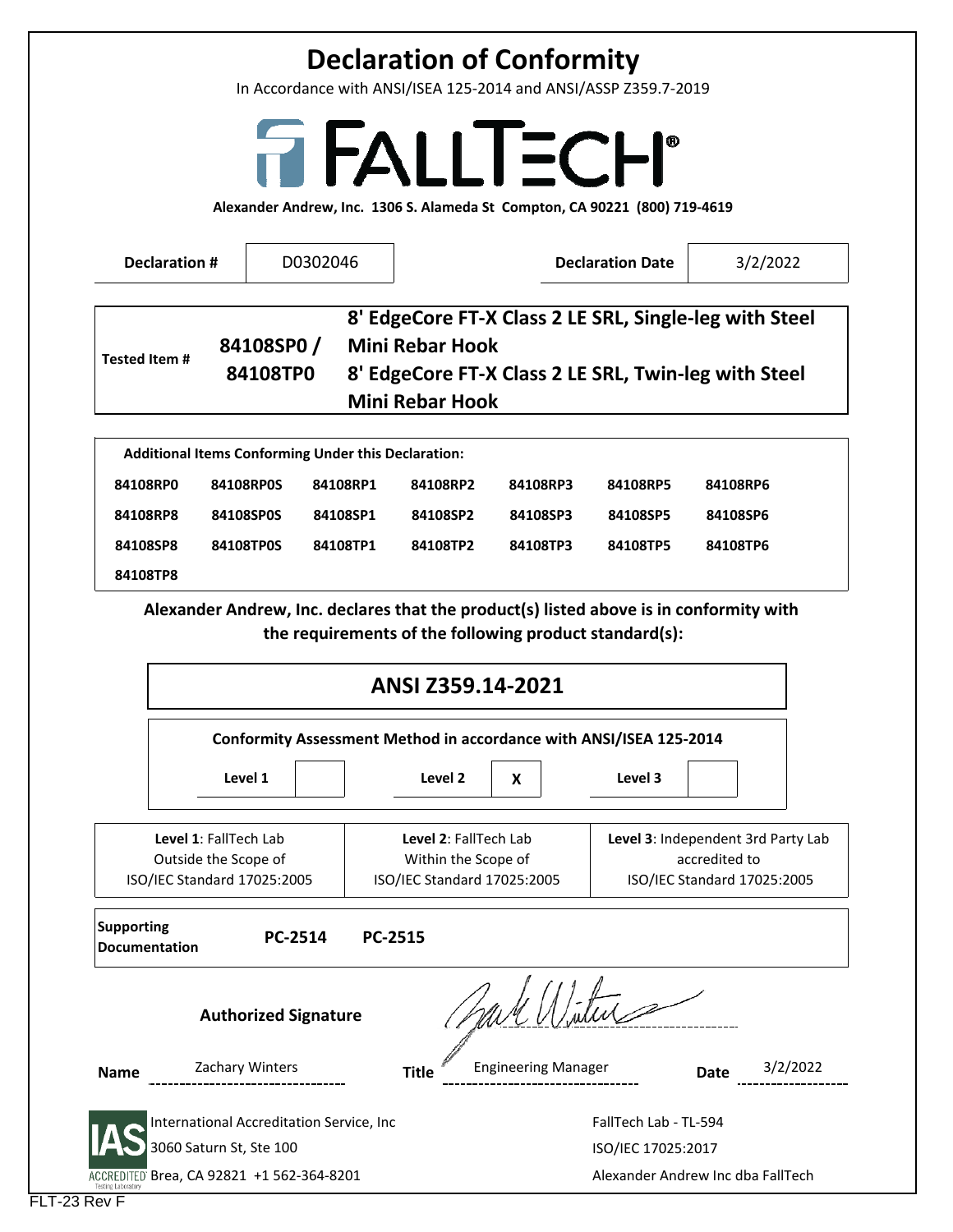

 1306 S. Alameda Street, Compton, CA 90221‐4803 Tel: (323) 752‐0060 www.falltech.com

| <b>FallTech Test Report</b> |                                                                                                                                                |                                  |  |                                                                                            |  |                       |  |
|-----------------------------|------------------------------------------------------------------------------------------------------------------------------------------------|----------------------------------|--|--------------------------------------------------------------------------------------------|--|-----------------------|--|
| Test Report No.             | PC-2514/PC-2515                                                                                                                                | Rpt. Date   2/28/2022   Rpt. Rev |  |                                                                                            |  | <b>Rev Date</b>       |  |
| <b>Report Prepared For</b>  | FallTech                                                                                                                                       |                                  |  |                                                                                            |  |                       |  |
| <b>Initiated By</b>         | Dan Redden                                                                                                                                     | <b>Test Specification(s)</b>     |  | ANSI Z359.14-2021: 4.2.1, 4.2.2, 4.2.3, 4.3.2,<br>4.3.3, 4.5.1, 4.5.2, 4.3.1, 4.6.1, 4.6.2 |  |                       |  |
| Part No.                    | 84108SP0 / 84108TP0                                                                                                                            |                                  |  | <b>Part No. Revision</b>                                                                   |  | A (Both Respectively) |  |
| <b>Part Description</b>     | 8' EdgeCore FT-X Class 2 LE SRL, Single-leg with Steel Mini Rebar Hook<br>8' EdgeCore FT-X Class 2 LE SRL, Twin-leg with Steel Mini Rebar Hook |                                  |  |                                                                                            |  |                       |  |
| <b>Test Request No.</b>     | PC-2514/PC-2515                                                                                                                                |                                  |  | <b>Date Complete</b>                                                                       |  | 2/21/2022             |  |
| <b>Test Operator(s)</b>     | Yesbet Sierra / Jay Sponholz                                                                                                                   |                                  |  |                                                                                            |  |                       |  |
|                             |                                                                                                                                                |                                  |  |                                                                                            |  |                       |  |

| <b>Material/Sample Identification</b> |                                 |  |  |  |  |  |
|---------------------------------------|---------------------------------|--|--|--|--|--|
| Sample ID                             | <b>Description</b>              |  |  |  |  |  |
| 6274239                               | 8' EdgeCore FT-X Class 2 LE SRL |  |  |  |  |  |
| 6274196                               | 8' EdgeCore FT-X Class 2 LE SRL |  |  |  |  |  |
| 6274208                               | 8' EdgeCore FT-X Class 2 LE SRL |  |  |  |  |  |
| 6274201                               | 8' EdgeCore FT-X Class 2 LE SRL |  |  |  |  |  |
| 6274217                               | 8' EdgeCore FT-X Class 2 LE SRL |  |  |  |  |  |
| 6274199                               | 8' EdgeCore FT-X Class 2 LE SRL |  |  |  |  |  |
| 6274228                               | 8' EdgeCore FT-X Class 2 LE SRL |  |  |  |  |  |
| 6274203                               | 8' EdgeCore FT-X Class 2 LE SRL |  |  |  |  |  |
| 6274219                               | 8' EdgeCore FT-X Class 2 LE SRL |  |  |  |  |  |
| 6274235                               | 8' EdgeCore FT-X Class 2 LE SRL |  |  |  |  |  |
| 6274204                               | 8' EdgeCore FT-X Class 2 LE SRL |  |  |  |  |  |
| 6274188                               | 8' EdgeCore FT-X Class 2 LE SRL |  |  |  |  |  |
| 6274195                               | 8' EdgeCore FT-X Class 2 LE SRL |  |  |  |  |  |
| 6274216                               | 8' EdgeCore FT-X Class 2 LE SRL |  |  |  |  |  |
| 6274218                               | 8' EdgeCore FT-X Class 2 LE SRL |  |  |  |  |  |
| 6274233                               | 8' EdgeCore FT-X Class 2 LE SRL |  |  |  |  |  |
| 6274209                               | 8' EdgeCore FT-X Class 2 LE SRL |  |  |  |  |  |
| 6274207                               | 8' EdgeCore FT-X Class 2 LE SRL |  |  |  |  |  |
| 6274240                               | 8' EdgeCore FT-X Class 2 LE SRL |  |  |  |  |  |
| 6274191                               | 8' EdgeCore FT-X Class 2 LE SRL |  |  |  |  |  |
| 6274220                               | 8' EdgeCore FT-X Class 2 LE SRL |  |  |  |  |  |
| 6274230                               | 8' EdgeCore FT-X Class 2 LE SRL |  |  |  |  |  |
| 6274227                               | 8' EdgeCore FT-X Class 2 LE SRL |  |  |  |  |  |
| 6274212                               | 8' EdgeCore FT-X Class 2 LE SRL |  |  |  |  |  |
| 6274243                               | 8' EdgeCore FT-X Class 2 LE SRL |  |  |  |  |  |
| 6274197                               | 8' EdgeCore FT-X Class 2 LE SRL |  |  |  |  |  |
| 6274211                               | 8' EdgeCore FT-X Class 2 LE SRL |  |  |  |  |  |
| 1234570                               | 8' EdgeCore FT-X Class 2 LE SRL |  |  |  |  |  |
| 6274210                               | 8' EdgeCore FT-X Class 2 LE SRL |  |  |  |  |  |
| 6274226                               | 8' EdgeCore FT-X Class 2 LE SRL |  |  |  |  |  |
| 1234571                               | 8' EdgeCore FT-X Class 2 LE SRL |  |  |  |  |  |
| 6274224                               | 8' EdgeCore FT-X Class 2 LE SRL |  |  |  |  |  |
| 6274190                               | 8' EdgeCore FT-X Class 2 LE SRL |  |  |  |  |  |
| 1234568                               | 8' EdgeCore FT-X Class 2 LE SRL |  |  |  |  |  |
| 6274222                               | 8' EdgeCore FT-X Class 2 LE SRL |  |  |  |  |  |
| 6274236                               | 8' EdgeCore FT-X Class 2 LE SRL |  |  |  |  |  |
| 1234567                               | 8' EdgeCore FT-X Class 2 LE SRL |  |  |  |  |  |
| 6274215                               | 8' EdgeCore FT-X Class 2 LE SRL |  |  |  |  |  |
| 6274221                               | 8' EdgeCore FT-X Class 2 LE SRL |  |  |  |  |  |
| 6274244                               | 8' EdgeCore FT-X Class 2 LE SRL |  |  |  |  |  |
| 6274198                               | 8' EdgeCore FT-X Class 2 LE SRL |  |  |  |  |  |
| 6274215                               | 8' EdgeCore FT-X Class 2 LE SRL |  |  |  |  |  |
| 6274244                               | 8' EdgeCore FT-X Class 2 LE SRL |  |  |  |  |  |
| 6274198                               | 8' EdgeCore FT-X Class 2 LE SRL |  |  |  |  |  |
| 6274213                               | 8' EdgeCore FT-X Class 2 LE SRL |  |  |  |  |  |

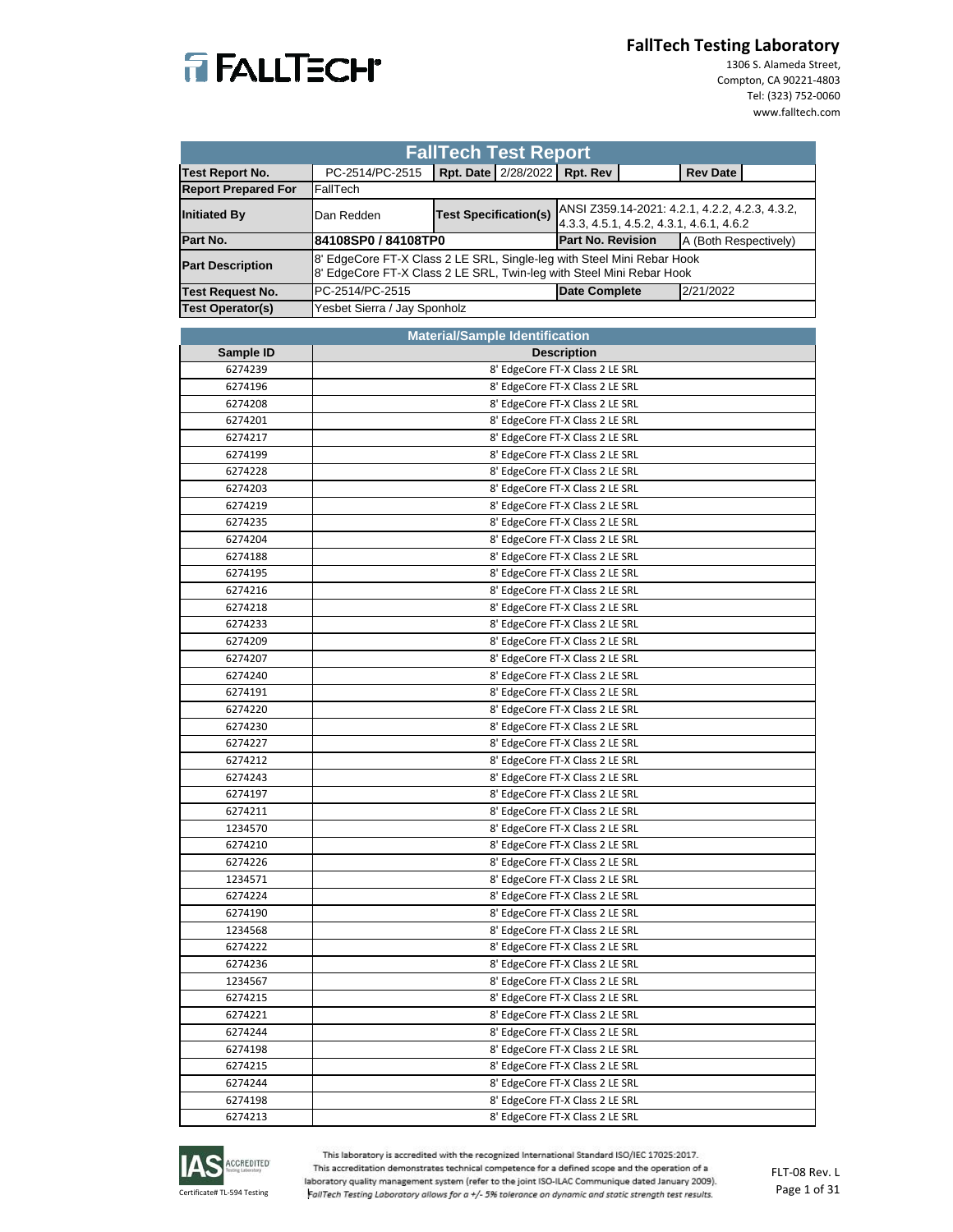

 1306 S. Alameda Street, Compton, CA 90221‐4803 Tel: (323) 752‐0060 www.falltech.com

|                            | <b>FallTech Test Report</b>                                                                                                                    |                              |                       |                                 |  |                                                                                            |  |
|----------------------------|------------------------------------------------------------------------------------------------------------------------------------------------|------------------------------|-----------------------|---------------------------------|--|--------------------------------------------------------------------------------------------|--|
| <b>Test Report No.</b>     | PC-2514/PC-2515                                                                                                                                |                              | Rpt. Date   2/28/2022 | Rpt. Rev                        |  | <b>Rev Date</b>                                                                            |  |
| <b>Report Prepared For</b> | FallTech                                                                                                                                       |                              |                       |                                 |  |                                                                                            |  |
| <b>Initiated By</b>        | Dan Redden                                                                                                                                     | <b>Test Specification(s)</b> |                       |                                 |  | ANSI Z359.14-2021: 4.2.1, 4.2.2, 4.2.3, 4.3.2,<br>4.3.3, 4.5.1, 4.5.2, 4.3.1, 4.6.1, 4.6.2 |  |
| Part No.                   | 84108SP0 / 84108TP0                                                                                                                            |                              |                       | <b>Part No. Revision</b>        |  | A (Both Respectively)                                                                      |  |
| <b>Part Description</b>    | 8' EdgeCore FT-X Class 2 LE SRL, Single-leg with Steel Mini Rebar Hook<br>8' EdgeCore FT-X Class 2 LE SRL, Twin-leg with Steel Mini Rebar Hook |                              |                       |                                 |  |                                                                                            |  |
| Test Request No.           | PC-2514/PC-2515                                                                                                                                |                              |                       | <b>Date Complete</b>            |  | 2/21/2022                                                                                  |  |
| <b>Test Operator(s)</b>    | Yesbet Sierra / Jay Sponholz                                                                                                                   |                              |                       |                                 |  |                                                                                            |  |
| 6274244                    |                                                                                                                                                |                              |                       | 8' EdgeCore FT-X Class 2 LE SRL |  |                                                                                            |  |
| 6274198                    |                                                                                                                                                |                              |                       | 8' EdgeCore FT-X Class 2 LE SRL |  |                                                                                            |  |
| 6274213                    |                                                                                                                                                |                              |                       | 8' EdgeCore FT-X Class 2 LE SRL |  |                                                                                            |  |
| 6274229                    |                                                                                                                                                |                              |                       | 8' EdgeCore FT-X Class 2 LE SRL |  |                                                                                            |  |
| 6274192                    |                                                                                                                                                |                              |                       | 8' EdgeCore FT-X Class 2 LE SRL |  |                                                                                            |  |
| 6274214                    |                                                                                                                                                |                              |                       | 8' EdgeCore FT-X Class 2 LE SRL |  |                                                                                            |  |
| 6274231                    |                                                                                                                                                |                              |                       | 8' EdgeCore FT-X Class 2 LE SRL |  |                                                                                            |  |
| 6274202                    |                                                                                                                                                |                              |                       | 8' EdgeCore FT-X Class 2 LE SRL |  |                                                                                            |  |
| 6274194                    |                                                                                                                                                |                              |                       | 8' EdgeCore FT-X Class 2 LE SRL |  |                                                                                            |  |
| 6274242                    |                                                                                                                                                |                              |                       | 8' EdgeCore FT-X Class 2 LE SRL |  |                                                                                            |  |
| 1234569                    |                                                                                                                                                |                              |                       | 8' EdgeCore FT-X Class 2 LE SRL |  |                                                                                            |  |
| 6274205                    | 8' EdgeCore FT-X Class 2 LE SRL                                                                                                                |                              |                       |                                 |  |                                                                                            |  |
| S <sub>1</sub>             | 8' EdgeCore FT-X Class 2 LE SRL                                                                                                                |                              |                       |                                 |  |                                                                                            |  |
| S <sub>2</sub>             |                                                                                                                                                |                              |                       | 8' EdgeCore FT-X Class 2 LE SRL |  |                                                                                            |  |
| S3                         |                                                                                                                                                |                              |                       | 8' EdgeCore FT-X Class 2 LE SRL |  |                                                                                            |  |

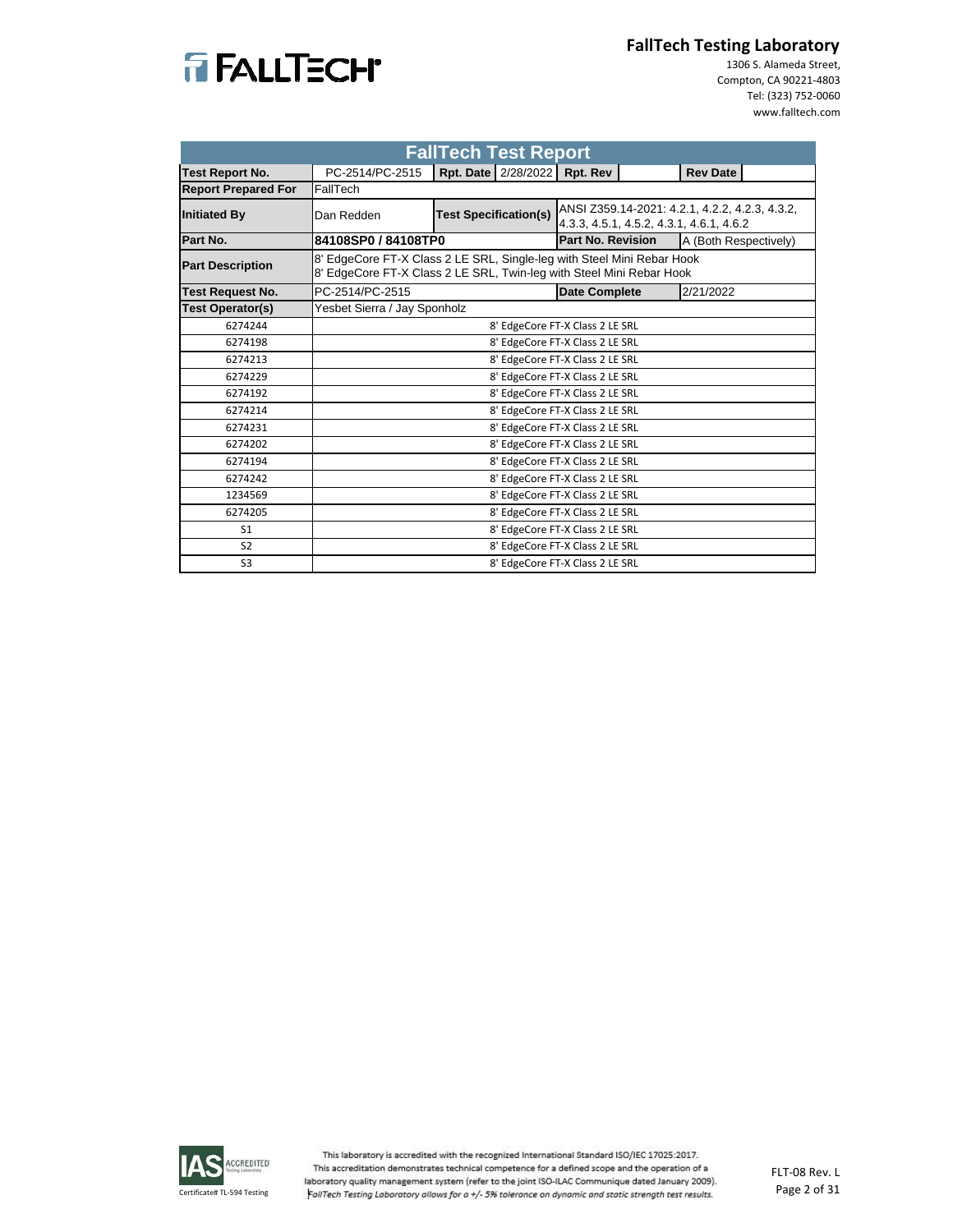

 1306 S. Alameda Street, Compton, CA 90221‐4803 Tel: (323) 752‐0060 www.falltech.com

| <b>FallTech Test Report</b> |                                                   |                                                                                                                                                |                                                                                            |                       |  |  |
|-----------------------------|---------------------------------------------------|------------------------------------------------------------------------------------------------------------------------------------------------|--------------------------------------------------------------------------------------------|-----------------------|--|--|
| <b>Test Report No.</b>      | PC-2514/PC-2515                                   | Rpt. Date 2/28/2022 Rpt. Rev                                                                                                                   |                                                                                            | <b>Rev Date</b>       |  |  |
| <b>Report Prepared For</b>  | FallTech                                          |                                                                                                                                                |                                                                                            |                       |  |  |
| <b>Initiated By</b>         | Dan Redden                                        | <b>Test Specification(s)</b>                                                                                                                   | ANSI Z359.14-2021: 4.2.1, 4.2.2, 4.2.3, 4.3.2,<br>4.3.3, 4.5.1, 4.5.2, 4.3.1, 4.6.1, 4.6.2 |                       |  |  |
| Part No.                    | 84108SP0 / 84108TP0                               |                                                                                                                                                | Part No. Revision                                                                          | A (Both Respectively) |  |  |
| <b>Part Description</b>     |                                                   | 8' EdgeCore FT-X Class 2 LE SRL, Single-leg with Steel Mini Rebar Hook<br>8' EdgeCore FT-X Class 2 LE SRL, Twin-leg with Steel Mini Rebar Hook |                                                                                            |                       |  |  |
| <b>Test Request No.</b>     | PC-2514/PC-2515                                   |                                                                                                                                                | <b>Date Complete</b>                                                                       | 2/21/2022             |  |  |
| <b>Test Operator(s)</b>     | Yesbet Sierra / Jay Sponholz                      |                                                                                                                                                |                                                                                            |                       |  |  |
|                             |                                                   | <b>Test Summary</b>                                                                                                                            |                                                                                            |                       |  |  |
| <b>Test Specification</b>   |                                                   | <b>Test Criteria</b>                                                                                                                           | <b>Test Result</b>                                                                         | Pass/Fail             |  |  |
|                             |                                                   | $\geq$ 3600 Lbf                                                                                                                                |                                                                                            |                       |  |  |
| ANSI Z359.14-2021           | <b>Static Strength</b>                            | $for > 60$ Seconds<br>$> 3600$ Lbf                                                                                                             | 3631.3 Lbf                                                                                 | Pass                  |  |  |
| 4.2.1                       | <b>Static Strength</b>                            | $for > 60$ Seconds                                                                                                                             | 3619.3 Lbf                                                                                 | Pass                  |  |  |
|                             | <b>Static Strength</b>                            | > 3600 Lbf<br>$for > 60$ Seconds                                                                                                               | 3623.2 Lbf                                                                                 | Pass                  |  |  |
|                             | Static Strength,<br>Dual Configuration            | > 3600 Lbf<br>$for > 60$ Seconds                                                                                                               | 3624.6 Lbf                                                                                 | Pass                  |  |  |
| ANSI Z359.14-2021<br>4.6.1  | Static Strength,<br>Dual Configuration            | > 3600 Lbf<br>$for > 60$ Seconds                                                                                                               | 3627.9 Lbf                                                                                 | Pass                  |  |  |
|                             | Static Strength,<br>Dual Configuration            | > 3600 Lbf<br>for $\geq 60$ Seconds                                                                                                            | 3625.4 Lbf                                                                                 | Pass                  |  |  |
|                             | <b>Locking Strength</b>                           | > 1800 Lbf<br>$for > 60$ Seconds                                                                                                               | 1834.4 Lbf                                                                                 | Pass                  |  |  |
| ANSI Z359.14-2021<br>4.2.3  | Locking Strength                                  | > 1800 Lbf<br>$for > 60$ Seconds                                                                                                               | 1824.4 Lbf                                                                                 | Pass                  |  |  |
|                             | Locking Strength                                  | > 1800 Lbf<br>for $\geq 60$ Seconds                                                                                                            | 1830.3 Lbf                                                                                 | Pass                  |  |  |
| ANSI Z359.14-2021           | Dynamic Performance,<br>72" Freefall              | < 1800 Lbf<br>Max Arrest Force                                                                                                                 | 1079.2 Lbf                                                                                 | Pass                  |  |  |
| 4.3.2                       | Visual Indicator                                  | Clear Evidence of Impact                                                                                                                       | Clear Evidence                                                                             | Pass                  |  |  |
| ANSI Z359.14-2021           | Dynamic Performance,<br>72" Freefall              | < 1800 Lbf<br>Max Arrest Force                                                                                                                 | 1193.1 Lbf                                                                                 | Pass                  |  |  |
| 4.3.2                       | Visual Indicator                                  | Clear Evidence of Impact                                                                                                                       | Clear Evidence                                                                             | Pass                  |  |  |
| ANSI Z359.14-2021           | Dynamic Performance,<br>72" Freefall              | < 1800 Lbf<br><b>Max Arrest Force</b>                                                                                                          | 1377.8 Lbf                                                                                 | Pass                  |  |  |
| 4.3.2                       | Visual Indicator                                  | Clear Evidence of Impact                                                                                                                       | Clear Evidence                                                                             | Pass                  |  |  |
| ANSI Z359.14-2021           | Dynamic Performance,<br>Dual Configuration        | < 1800 Lbf<br>Max Arrest Force                                                                                                                 | 1676.4 Lbf                                                                                 | Pass                  |  |  |
| 4.6.2                       | Visual Indicator                                  | Clear Evidence of Impact                                                                                                                       | Clear Evidence                                                                             | Pass                  |  |  |
| ANSI Z359.14-2021           | Dynamic Performance,<br><b>Dual Configuration</b> | < 1800 Lbf<br>Max Arrest Force                                                                                                                 | 1333.1 Lbf                                                                                 | Pass                  |  |  |
| 4.6.2                       | Visual Indicator                                  | Clear Evidence of Impact                                                                                                                       | Clear Evidence                                                                             | Pass                  |  |  |

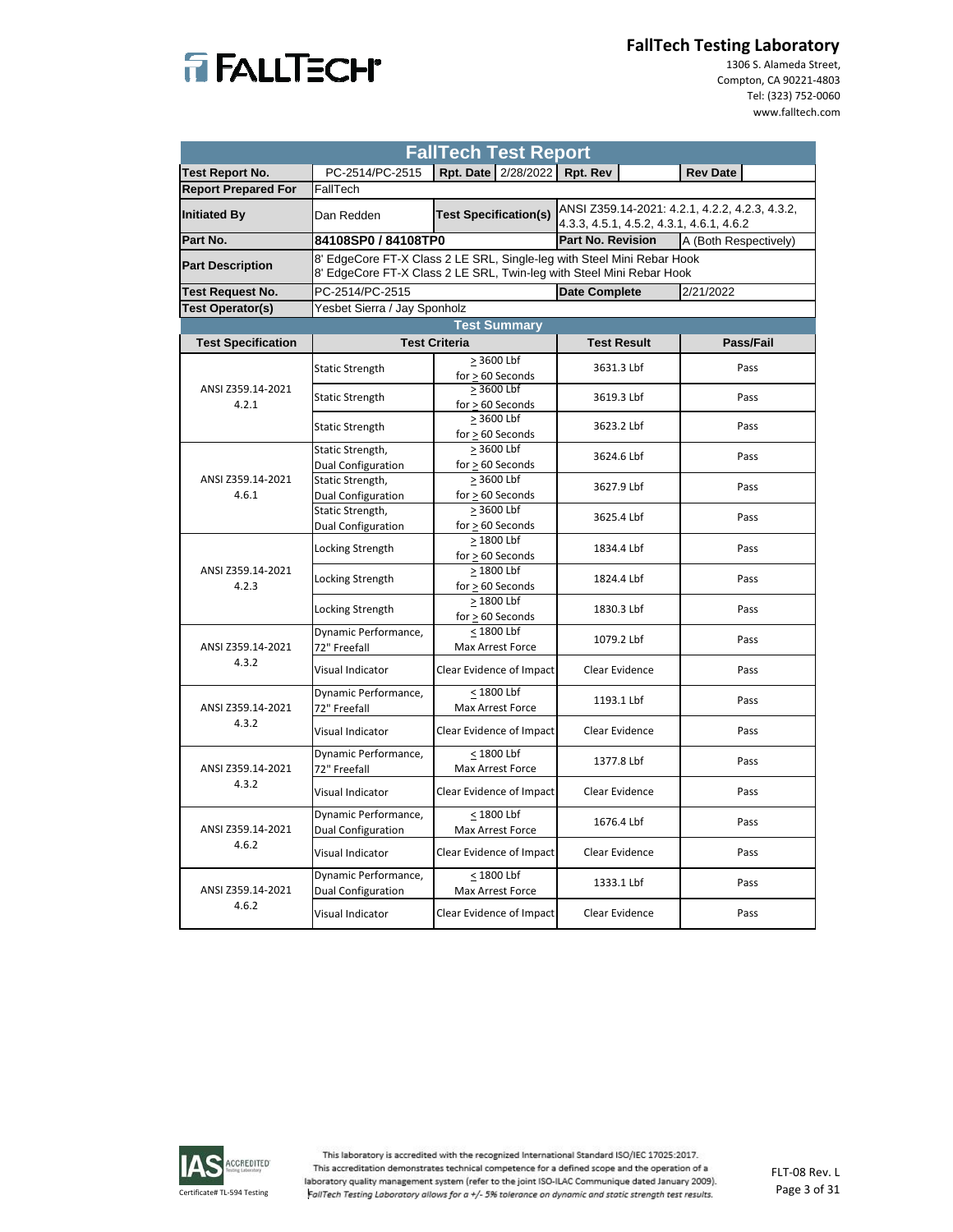

 1306 S. Alameda Street, Compton, CA 90221‐4803 Tel: (323) 752‐0060 www.falltech.com

| <b>FallTech Test Report</b>                                       |                                            |                                                                                                                                                |                          |                       |  |  |
|-------------------------------------------------------------------|--------------------------------------------|------------------------------------------------------------------------------------------------------------------------------------------------|--------------------------|-----------------------|--|--|
| <b>Test Report No.</b>                                            | PC-2514/PC-2515                            | Rpt. Date 2/28/2022 Rpt. Rev                                                                                                                   |                          | <b>Rev Date</b>       |  |  |
| <b>Report Prepared For</b>                                        | FallTech                                   |                                                                                                                                                |                          |                       |  |  |
| <b>Test Specification(s)</b><br><b>Initiated By</b><br>Dan Redden |                                            | ANSI Z359.14-2021: 4.2.1, 4.2.2, 4.2.3, 4.3.2,<br>4.3.3, 4.5.1, 4.5.2, 4.3.1, 4.6.1, 4.6.2                                                     |                          |                       |  |  |
| Part No.                                                          | 84108SP0 / 84108TP0                        |                                                                                                                                                | <b>Part No. Revision</b> | A (Both Respectively) |  |  |
| <b>Part Description</b>                                           |                                            | 8' EdgeCore FT-X Class 2 LE SRL, Single-leg with Steel Mini Rebar Hook<br>8' EdgeCore FT-X Class 2 LE SRL, Twin-leg with Steel Mini Rebar Hook |                          |                       |  |  |
| Test Request No.                                                  | PC-2514/PC-2515                            |                                                                                                                                                | <b>Date Complete</b>     | 2/21/2022             |  |  |
| <b>Test Operator(s)</b>                                           | Yesbet Sierra / Jay Sponholz               |                                                                                                                                                |                          |                       |  |  |
| ANSI Z359.14-2021                                                 | Dynamic Performance,<br>Dual Configuration | < 1800 Lbf<br>Max Arrest Force                                                                                                                 | 1484.1 Lbf               | Pass                  |  |  |
| 4.6.2                                                             | Visual Indicator                           | Clear Evidence of Impact                                                                                                                       | Clear Evidence           | Pass                  |  |  |
|                                                                   | Max Arrest Force                           | < 1800 Lbf<br>Max Arrest Force                                                                                                                 | 1073.4 Lbf               | Pass                  |  |  |
|                                                                   | Avg Arrest Force                           | < 1350 Lbf<br>Avg Arrest Force                                                                                                                 | 762.3 Lbf                | Pass                  |  |  |
| ANSI Z359.14-2021<br>4.3.3 (Perpendicular)                        | <b>Arrest Distance</b>                     | Not Applicable                                                                                                                                 | 122.4"                   | Pass                  |  |  |
|                                                                   | Visual Indicator                           | Clear Evidence of Impact                                                                                                                       | Clear Evidence           | Pass                  |  |  |
|                                                                   | Line Constituent<br>Strength               | $>675$ Lbf for<br>> 60 Seconds                                                                                                                 | 707.5 Lbf                | Pass                  |  |  |
|                                                                   | Max Arrest Force                           | < 1800 Lbf<br>Max Arrest Force                                                                                                                 | 1146.3 Lbf               | Pass                  |  |  |
|                                                                   | Avg Arrest Force                           | < 1350 Lbf<br>Avg Arrest Force                                                                                                                 | 761.4 Lbf                | Pass                  |  |  |
| ANSI Z359.14-2021<br>4.3.3 (Perpendicular)                        | <b>Arrest Distance</b>                     | Not Applicable                                                                                                                                 | 121.6"                   | Pass                  |  |  |
|                                                                   | Visual Indicator                           | Clear Evidence of Impact                                                                                                                       | Clear Evidence           | Pass                  |  |  |
|                                                                   | Line Constituent<br>Strength               | > 675 Lbf for<br>> 60 Seconds                                                                                                                  | 698.9 Lbf                | Pass                  |  |  |
|                                                                   | Max Arrest Force                           | < 1800 Lbf<br>Max Arrest Force                                                                                                                 | 1155.5 Lbf               | Pass                  |  |  |
|                                                                   | Avg Arrest Force                           | < 1350 Lbf<br>Avg Arrest Force                                                                                                                 | 803.6 Lbf                | Pass                  |  |  |
| ANSI Z359.14-2021<br>4.3.3 (Perpendicular)                        | <b>Arrest Distance</b>                     | Not Applicable                                                                                                                                 | 117.8"                   | Pass                  |  |  |
|                                                                   | Visual Indicator                           | Clear Evidence of Impact                                                                                                                       | Clear Evidence           | Pass                  |  |  |
|                                                                   | Line Constituent<br>Strength               | > 675 Lbf for<br>> 60 Seconds                                                                                                                  | 703.2 Lbf                | Pass                  |  |  |
|                                                                   | Max Arrest Force                           | $\leq$ 1800 Lbf<br>Max Arrest Force                                                                                                            | 1226.2 Lbf               | Pass                  |  |  |
|                                                                   | Avg Arrest Force                           | < 1350 Lbf<br>Avg Arrest Force                                                                                                                 | 747.5 Lbf                | Pass                  |  |  |
| ANSI Z359.14-2021<br>4.3.3 (Lateral Offset)                       | <b>Arrest Distance</b>                     | Not Applicable                                                                                                                                 | 132.3"                   | Pass                  |  |  |
|                                                                   | Visual Indicator                           | Clear Evidence of Impact                                                                                                                       | Clear Evidence           | Pass                  |  |  |
|                                                                   | Line Constituent<br>Strength               | > 675 Lbf for<br>> 60 Seconds                                                                                                                  | 690.4 Lbf                | Pass                  |  |  |

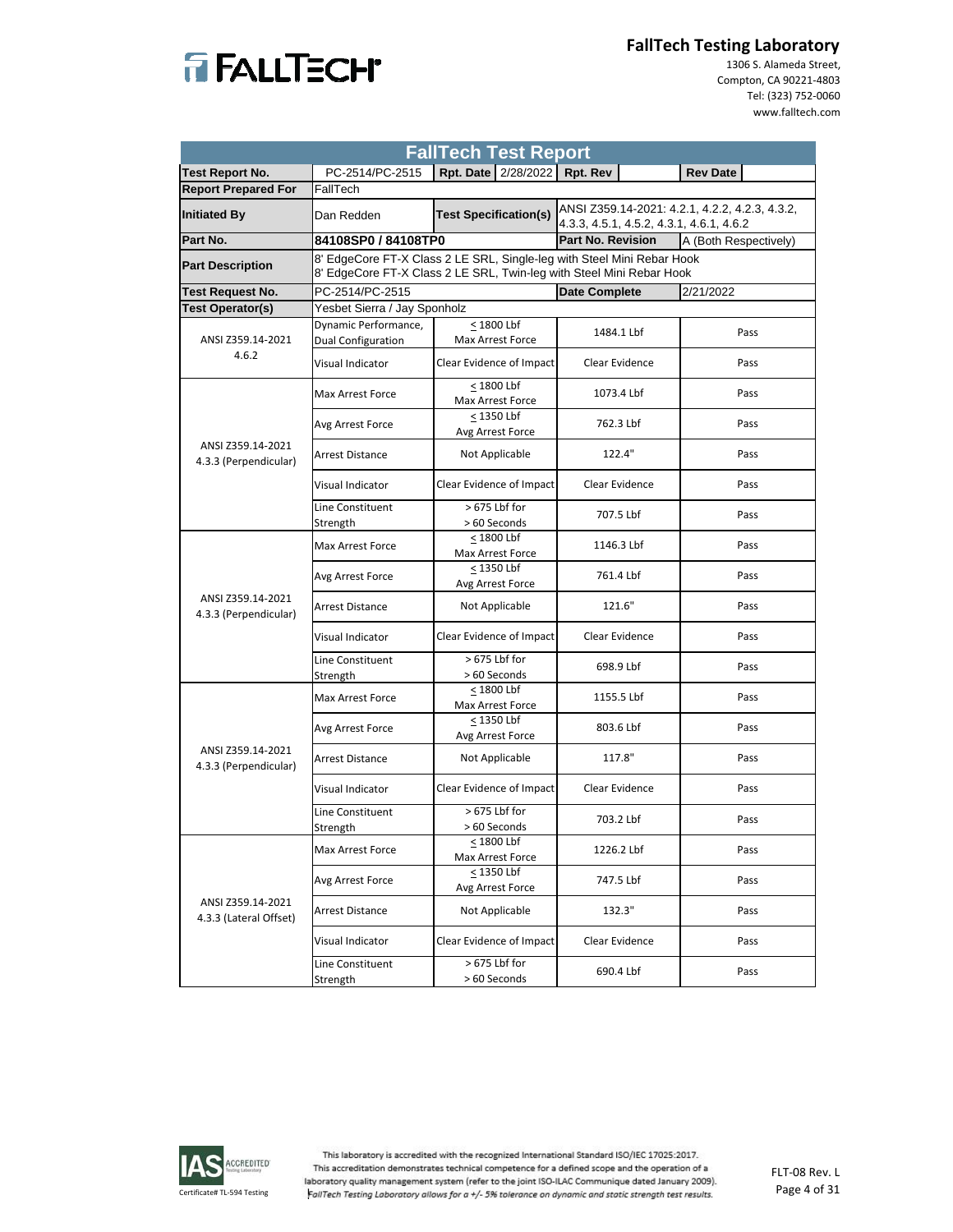

 1306 S. Alameda Street, Compton, CA 90221‐4803 Tel: (323) 752‐0060 www.falltech.com

| <b>FallTech Test Report</b>                 |                              |                                                                                                                                                |                                          |                                                |  |
|---------------------------------------------|------------------------------|------------------------------------------------------------------------------------------------------------------------------------------------|------------------------------------------|------------------------------------------------|--|
| <b>Test Report No.</b>                      | PC-2514/PC-2515              | Rpt. Date   2/28/2022   Rpt. Rev                                                                                                               |                                          | <b>Rev Date</b>                                |  |
| <b>Report Prepared For</b>                  | FallTech                     |                                                                                                                                                |                                          |                                                |  |
| <b>Initiated By</b>                         | Dan Redden                   | <b>Test Specification(s)</b>                                                                                                                   | 4.3.3, 4.5.1, 4.5.2, 4.3.1, 4.6.1, 4.6.2 | ANSI Z359.14-2021: 4.2.1, 4.2.2, 4.2.3, 4.3.2, |  |
| Part No.                                    | 84108SP0 / 84108TP0          |                                                                                                                                                | Part No. Revision                        | A (Both Respectively)                          |  |
| <b>Part Description</b>                     |                              | 8' EdgeCore FT-X Class 2 LE SRL, Single-leg with Steel Mini Rebar Hook<br>8' EdgeCore FT-X Class 2 LE SRL, Twin-leg with Steel Mini Rebar Hook |                                          |                                                |  |
| <b>Test Request No.</b>                     | PC-2514/PC-2515              |                                                                                                                                                | <b>Date Complete</b>                     | 2/21/2022                                      |  |
| <b>Test Operator(s)</b>                     | Yesbet Sierra / Jay Sponholz |                                                                                                                                                |                                          |                                                |  |
|                                             | Max Arrest Force             | < 1800 Lbf<br>Max Arrest Force                                                                                                                 | 1087.8 Lbf                               | Pass                                           |  |
|                                             | Avg Arrest Force             | < 1350 Lbf<br>Avg Arrest Force                                                                                                                 | 788.9 Lbf                                | Pass                                           |  |
| ANSI Z359.14-2021<br>4.3.3 (Lateral Offset) | Arrest Distance              | Not Applicable                                                                                                                                 | 136.2"                                   | Pass                                           |  |
|                                             | Visual Indicator             | Clear Evidence of Impact                                                                                                                       | Clear Evidence                           | Pass                                           |  |
|                                             | Line Constituent<br>Strength | $>675$ Lbf for<br>> 60 Seconds                                                                                                                 | 695.1 Lbf                                | Pass                                           |  |
|                                             | Max Arrest Force             | < 1800 Lbf<br>Max Arrest Force                                                                                                                 | 1091.1 Lbf                               | Pass                                           |  |
|                                             | Avg Arrest Force             | < 1350 Lbf<br>Avg Arrest Force                                                                                                                 | 772.4 Lbf                                | Pass                                           |  |
| ANSI Z359.14-2021<br>4.3.3 (Lateral Offset) | Arrest Distance              | Not Applicable                                                                                                                                 | 138.9"                                   | Pass                                           |  |
|                                             | Visual Indicator             | Clear Evidence of Impact                                                                                                                       | Clear Evidence                           | Pass                                           |  |
|                                             | Line Constituent<br>Strength | > 675 Lbf for<br>> 60 Seconds                                                                                                                  | 699.6 Lbf                                | Pass                                           |  |
|                                             | Max Arrest Force             | < 1800 Lbf<br>Max Arrest Force                                                                                                                 | 1038.9 Lbf                               | Pass                                           |  |
|                                             | Avg Arrest Force             | $\leq$ 1575 Lbf<br>Avg Arrest Force                                                                                                            | 743.7 Lbf                                | Pass                                           |  |
| ANSI Z359.14-2021<br>4.3.3.8                | <b>Arrest Distance</b>       | Not Applicable                                                                                                                                 | 126.6"                                   | Pass                                           |  |
| (Perpendicular, Hot)                        | Visual Indicator             | Clear Evidence of Impact                                                                                                                       | Clear Evidence                           | Pass                                           |  |
|                                             | Line Constituent<br>Strength | > 675 Lbf for<br>> 60 Seconds                                                                                                                  | 697.1 Lbf                                | Pass                                           |  |
|                                             | <b>Max Arrest Force</b>      | < 1800 Lbf<br>Max Arrest Force                                                                                                                 | 1146.8 Lbf                               | Pass                                           |  |
| ANSI Z359.14-2021                           | Avg Arrest Force             | < 1575 Lbf<br>Avg Arrest Force                                                                                                                 | 714.5 Lbf                                | Pass                                           |  |
| 4.3.3.8<br>(Perpendicular, Hot)             | <b>Arrest Distance</b>       | Not Applicable                                                                                                                                 | 130.2"                                   | Pass                                           |  |
|                                             | Visual Indicator             | Clear Evidence of Impact                                                                                                                       | Clear Evidence                           | Pass                                           |  |
|                                             | Line Constituent<br>Strength | > 675 Lbf for<br>> 60 Seconds                                                                                                                  | 698.5 Lbf                                | Pass                                           |  |
|                                             | <b>Max Arrest Force</b>      | < 1800 Lbf<br>Max Arrest Force                                                                                                                 | 1125.7 Lbf                               | Pass                                           |  |
| ANSI Z359.14-2021                           | Avg Arrest Force             | $\leq$ 1575 Lbf<br>Avg Arrest Force                                                                                                            | 711.8 Lbf                                | Pass                                           |  |
| 4.3.3.8<br>(Perpendicular, Hot)             | <b>Arrest Distance</b>       | Not Applicable                                                                                                                                 | 131.3"                                   | Pass                                           |  |
|                                             | Visual Indicator             | Clear Evidence of Impact                                                                                                                       | Clear Evidence                           | Pass                                           |  |
|                                             | Line Constituent<br>Strength | > 675 Lbf for<br>> 60 Seconds                                                                                                                  | 699.7 Lbf                                | Pass                                           |  |

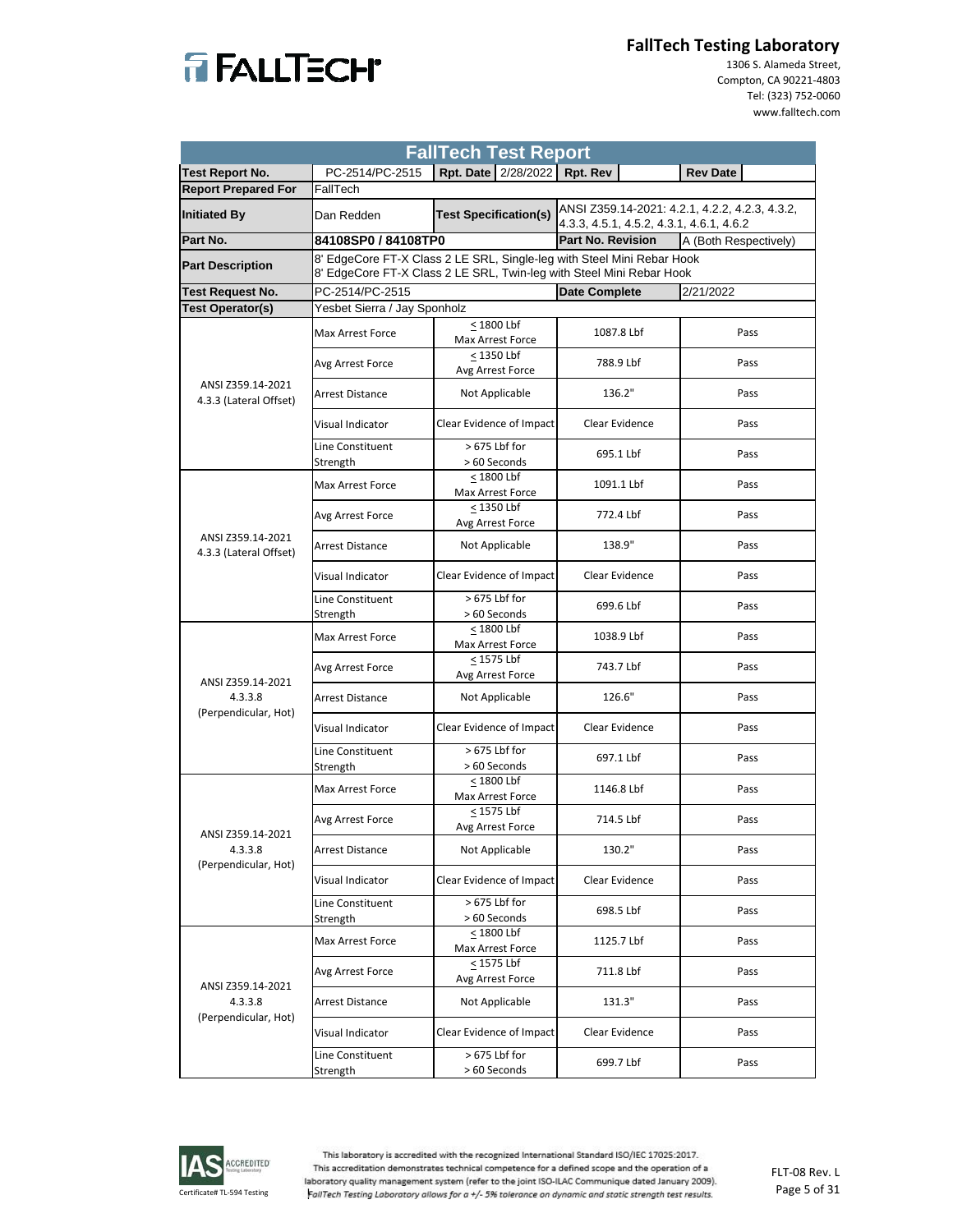

 1306 S. Alameda Street, Compton, CA 90221‐4803 Tel: (323) 752‐0060 www.falltech.com

| <b>FallTech Test Report</b>      |                                                                                                                                                |                                |                                          |                                                |  |  |
|----------------------------------|------------------------------------------------------------------------------------------------------------------------------------------------|--------------------------------|------------------------------------------|------------------------------------------------|--|--|
| <b>Test Report No.</b>           | PC-2514/PC-2515                                                                                                                                | Rpt. Date 2/28/2022 Rpt. Rev   |                                          | <b>Rev Date</b>                                |  |  |
| <b>Report Prepared For</b>       | FallTech                                                                                                                                       |                                |                                          |                                                |  |  |
| <b>Initiated By</b>              | Dan Redden                                                                                                                                     | <b>Test Specification(s)</b>   | 4.3.3, 4.5.1, 4.5.2, 4.3.1, 4.6.1, 4.6.2 | ANSI Z359.14-2021: 4.2.1, 4.2.2, 4.2.3, 4.3.2, |  |  |
| Part No.                         | 84108SP0 / 84108TP0                                                                                                                            |                                | <b>Part No. Revision</b>                 | A (Both Respectively)                          |  |  |
| <b>Part Description</b>          | 8' EdgeCore FT-X Class 2 LE SRL, Single-leg with Steel Mini Rebar Hook<br>8' EdgeCore FT-X Class 2 LE SRL, Twin-leg with Steel Mini Rebar Hook |                                |                                          |                                                |  |  |
| <b>Test Request No.</b>          | PC-2514/PC-2515                                                                                                                                |                                | <b>Date Complete</b>                     | 2/21/2022                                      |  |  |
| <b>Test Operator(s)</b>          | Yesbet Sierra / Jay Sponholz                                                                                                                   |                                |                                          |                                                |  |  |
|                                  | Max Arrest Force                                                                                                                               | < 1800 Lbf<br>Max Arrest Force | 1059.9 Lbf                               | Pass                                           |  |  |
| ANSI Z359.14-2021                | Avg Arrest Force                                                                                                                               | < 1575 Lbf<br>Avg Arrest Force | 730.4 Lbf                                | Pass                                           |  |  |
| 4.3.3.8<br>(Lateral Offset, Hot) | Arrest Distance                                                                                                                                | Not Applicable                 | 132.0"                                   | Pass                                           |  |  |
|                                  | Visual Indicator                                                                                                                               | Clear Evidence of Impact       | Clear Evidence                           | Pass                                           |  |  |
|                                  | Line Constituent<br>Strength                                                                                                                   | > 675 Lbf for<br>> 60 Seconds  | 702.3 Lbf                                | Pass                                           |  |  |
|                                  | Max Arrest Force                                                                                                                               | < 1800 Lbf<br>Max Arrest Force | 1118.6 Lbf                               | Pass                                           |  |  |
| ANSI Z359.14-2021                | Avg Arrest Force                                                                                                                               | < 1575 Lbf<br>Avg Arrest Force | 751.4 Lbf                                | Pass                                           |  |  |
| 4.3.3.8<br>(Lateral Offset, Hot) | Arrest Distance                                                                                                                                | Not Applicable                 | 140.3"                                   | Pass                                           |  |  |
|                                  | Visual Indicator                                                                                                                               | Clear Evidence of Impact       | Clear Evidence                           | Pass                                           |  |  |
|                                  | Line Constituent<br>Strength                                                                                                                   | > 675 Lbf for<br>> 60 Seconds  | 692.1 Lbf                                | Pass                                           |  |  |
|                                  | Max Arrest Force                                                                                                                               | < 1800 Lbf<br>Max Arrest Force | 1009.8 Lbf                               | Pass                                           |  |  |
| ANSI Z359.14-2021                | Avg Arrest Force                                                                                                                               | < 1575 Lbf<br>Avg Arrest Force | 692.4 Lbf                                | Pass                                           |  |  |
| 4.3.3.8<br>(Lateral Offset, Hot) | <b>Arrest Distance</b>                                                                                                                         | Not Applicable                 | 125.4"                                   | Pass                                           |  |  |
|                                  | Visual Indicator                                                                                                                               | Clear Evidence of Impact       | Clear Evidence                           | Pass                                           |  |  |
|                                  | Line Constituent<br>Strength                                                                                                                   | > 675 Lbf for<br>> 60 Seconds  | 693.3 Lbf                                | Pass                                           |  |  |
|                                  | Max Arrest Force                                                                                                                               | < 1800 Lbf<br>Max Arrest Force | 1174.6 Lbf                               | Pass                                           |  |  |
| ANSI Z359.14-2021                | Avg Arrest Force                                                                                                                               | < 1575 Lbf<br>Avg Arrest Force | 830.5 Lbf                                | Pass                                           |  |  |
| 4.3.3.9<br>(Perpendicular, Cold) | <b>Arrest Distance</b>                                                                                                                         | Not Applicable                 | 96.7"                                    | Pass                                           |  |  |
|                                  | Visual Indicator                                                                                                                               | Clear Evidence of Impact       | Clear Evidence                           | Pass                                           |  |  |
|                                  | Line Constituent<br>Strength                                                                                                                   | > 675 Lbf for<br>> 60 Seconds  | 693.4 Lbf                                | Pass                                           |  |  |
|                                  | Max Arrest Force                                                                                                                               | < 1800 Lbf<br>Max Arrest Force | 1291.8 Lbf                               | Pass                                           |  |  |
| ANSI Z359.14-2021                | Avg Arrest Force                                                                                                                               | < 1575 Lbf<br>Avg Arrest Force | 852.8 Lbf                                | Pass                                           |  |  |
| 4.3.3.9<br>(Perpendicular, Cold) | <b>Arrest Distance</b>                                                                                                                         | Not Applicable                 | 110.2"                                   | Pass                                           |  |  |
|                                  | Visual Indicator                                                                                                                               | Clear Evidence of Impact       | Clear Evidence                           | Pass                                           |  |  |
|                                  | Line Constituent<br>Strength                                                                                                                   | > 675 Lbf for<br>> 60 Seconds  | 698.6 Lbf                                | Pass                                           |  |  |

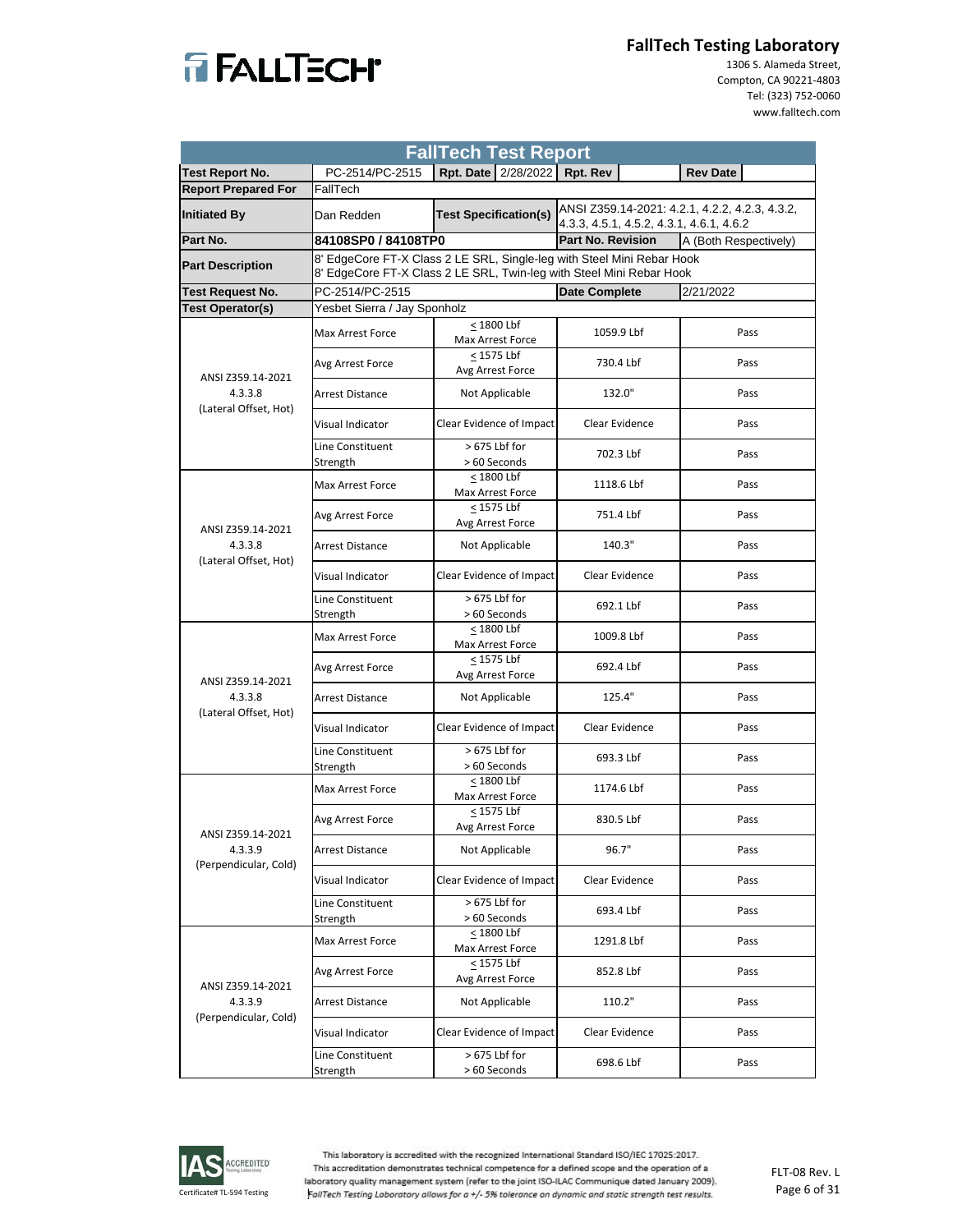

 1306 S. Alameda Street, Compton, CA 90221‐4803 Tel: (323) 752‐0060 www.falltech.com

| <b>FallTech Test Report</b>       |                              |                                                                                                                                                |                                          |                                                |  |  |
|-----------------------------------|------------------------------|------------------------------------------------------------------------------------------------------------------------------------------------|------------------------------------------|------------------------------------------------|--|--|
| <b>Test Report No.</b>            | PC-2514/PC-2515              | Rpt. Date 2/28/2022                                                                                                                            | Rpt. Rev                                 | <b>Rev Date</b>                                |  |  |
| <b>Report Prepared For</b>        | FallTech                     |                                                                                                                                                |                                          |                                                |  |  |
| <b>Initiated By</b>               | Dan Redden                   | <b>Test Specification(s)</b>                                                                                                                   | 4.3.3, 4.5.1, 4.5.2, 4.3.1, 4.6.1, 4.6.2 | ANSI Z359.14-2021: 4.2.1, 4.2.2, 4.2.3, 4.3.2, |  |  |
| Part No.                          | 84108SP0 / 84108TP0          |                                                                                                                                                | <b>Part No. Revision</b>                 | A (Both Respectively)                          |  |  |
| <b>Part Description</b>           |                              | 8' EdgeCore FT-X Class 2 LE SRL, Single-leg with Steel Mini Rebar Hook<br>8' EdgeCore FT-X Class 2 LE SRL, Twin-leg with Steel Mini Rebar Hook |                                          |                                                |  |  |
| Test Request No.                  | PC-2514/PC-2515              |                                                                                                                                                | <b>Date Complete</b>                     | 2/21/2022                                      |  |  |
| <b>Test Operator(s)</b>           | Yesbet Sierra / Jay Sponholz |                                                                                                                                                |                                          |                                                |  |  |
|                                   | Max Arrest Force             | < 1800 Lbf<br>Max Arrest Force                                                                                                                 | 1216.0 Lbf                               | Pass                                           |  |  |
| ANSI Z359.14-2021                 | Avg Arrest Force             | < 1575 Lbf<br>Avg Arrest Force                                                                                                                 | 866.4 Lbf                                | Pass                                           |  |  |
| 4.3.3.9<br>(Perpendicular, Cold)  | <b>Arrest Distance</b>       | Not Applicable                                                                                                                                 | 113.5"                                   | Pass                                           |  |  |
|                                   | Visual Indicator             | Clear Evidence of Impact                                                                                                                       | Clear Evidence                           | Pass                                           |  |  |
|                                   | Line Constituent<br>Strength | > 675 Lbf for<br>> 60 Seconds                                                                                                                  | 705.1 Lbf                                | Pass                                           |  |  |
|                                   | <b>Max Arrest Force</b>      | < 1800 Lbf<br>Max Arrest Force                                                                                                                 | 1350.0 Lbf                               | Pass                                           |  |  |
| ANSI Z359.14-2021                 | Avg Arrest Force             | < 1575 Lbf<br>Avg Arrest Force                                                                                                                 | 859.5 Lbf                                | Pass                                           |  |  |
| 4.3.3.9<br>(Lateral Offset, Cold) | <b>Arrest Distance</b>       | Not Applicable                                                                                                                                 | 126.8"                                   | Pass                                           |  |  |
|                                   | Visual Indicator             | Clear Evidence of Impact                                                                                                                       | Clear Evidence                           | Pass                                           |  |  |
|                                   | Line Constituent<br>Strength | > 675 Lbf for<br>> 60 Seconds                                                                                                                  | 698.1 Lbf                                | Pass                                           |  |  |
|                                   | Max Arrest Force             | < 1800 Lbf<br>Max Arrest Force                                                                                                                 | 1247.2 Lbf                               | Pass                                           |  |  |
| ANSI Z359.14-2021                 | Avg Arrest Force             | < 1575 Lbf<br>Avg Arrest Force                                                                                                                 | 847.7 Lbf                                | Pass                                           |  |  |
| 4.3.3.9<br>(Lateral Offset, Cold) | <b>Arrest Distance</b>       | Not Applicable                                                                                                                                 | 129.4"                                   | Pass                                           |  |  |
|                                   | Visual Indicator             | Clear Evidence of Impact                                                                                                                       | Clear Evidence                           | Pass                                           |  |  |
|                                   | Line Constituent<br>Strength | $>675$ Lbf for<br>> 60 Seconds                                                                                                                 | 696.1 Lbf                                | Pass                                           |  |  |
|                                   | Max Arrest Force             | < 1800 Lbf<br>Max Arrest Force                                                                                                                 | 1191.3 Lbf                               | Pass                                           |  |  |
| ANSI Z359.14-2021                 | Avg Arrest Force             | < 1575 Lbf<br>Avg Arrest Force                                                                                                                 | 840.8 Lbf                                | Pass                                           |  |  |
| 4.3.3.9<br>(Lateral Offset, Cold) | Arrest Distance              | Not Applicable                                                                                                                                 | 126.2"                                   | Pass                                           |  |  |
|                                   | Visual Indicator             | Clear Evidence of Impact                                                                                                                       | Clear Evidence                           | Pass                                           |  |  |
|                                   | Line Constituent<br>Strength | > 675 Lbf for<br>> 60 Seconds                                                                                                                  | 690.6 Lbf                                | Pass                                           |  |  |
|                                   | Max Arrest Force             | < 1800 Lbf<br>Max Arrest Force                                                                                                                 | 1148.1 Lbf                               | Pass                                           |  |  |
| ANSI Z359.14-2021                 | Avg Arrest Force             | < 1575 Lbf<br>Avg Arrest Force                                                                                                                 | 759.0 Lbf                                | Pass                                           |  |  |
| 4.3.3.10<br>(Perpendicular, Wet)  | Arrest Distance              | Not Applicable                                                                                                                                 | 125.4"                                   | Pass                                           |  |  |
|                                   | Visual Indicator             | Clear Evidence of Impact                                                                                                                       | Clear Evidence                           | Pass                                           |  |  |
|                                   | Line Constituent<br>Strength | > 675 Lbf for<br>> 60 Seconds                                                                                                                  | 759.4 Lbf                                | Pass                                           |  |  |
|                                   | Max Arrest Force             | $\leq$ 1800 Lbf<br>Max Arrest Force                                                                                                            | 1082.6 Lbf                               | Pass                                           |  |  |
| ANSI 7350 14-2021                 | Avg Arrest Force             | < 1575 Lbf<br>Avg Arrest Force                                                                                                                 | 760.3 Lbf                                | Pass                                           |  |  |



This laboratory is accredited with the recognized International Standard ISO/IEC 17025:2017.

This accreditation demonstrates technical competence for a defined scope and the operation of a

Certificate# TL‐594 Testing

laboratory quality management system (refer to the joint ISO-ILAC Communique dated January 2009). FallTech Testing Laboratory allows for a +/- 5% tolerance on dynamic and static strength test results.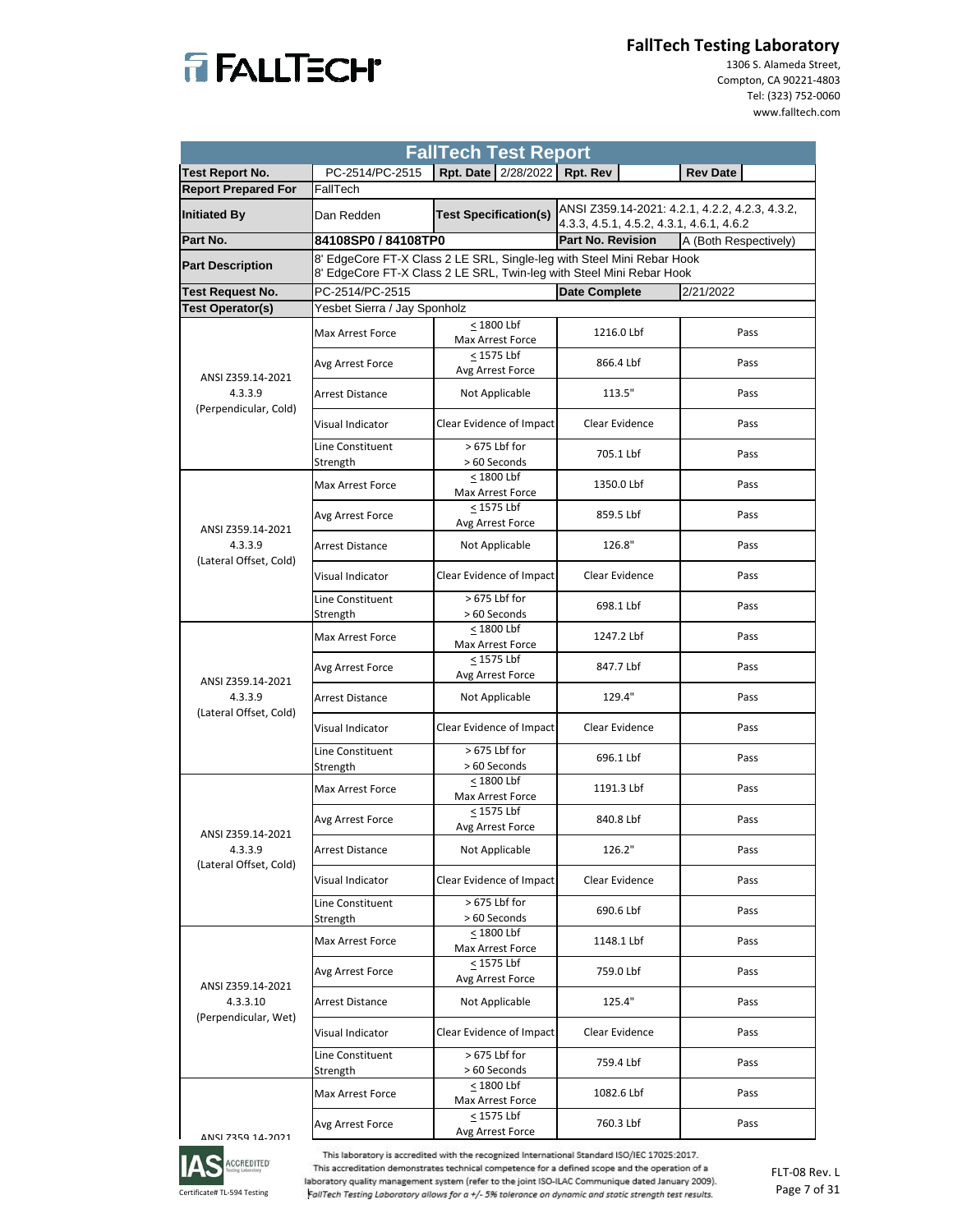

 1306 S. Alameda Street, Compton, CA 90221‐4803 Tel: (323) 752‐0060 www.falltech.com

| <b>FallTech Test Report</b>                 |                                                                                                                                                |                                |                                                                                            |                       |  |  |
|---------------------------------------------|------------------------------------------------------------------------------------------------------------------------------------------------|--------------------------------|--------------------------------------------------------------------------------------------|-----------------------|--|--|
| <b>Test Report No.</b>                      | PC-2514/PC-2515                                                                                                                                | Rpt. Date   2/28/2022          | Rpt. Rev                                                                                   | <b>Rev Date</b>       |  |  |
| <b>Report Prepared For</b>                  | FallTech                                                                                                                                       |                                |                                                                                            |                       |  |  |
| <b>Initiated By</b>                         | Dan Redden                                                                                                                                     | <b>Test Specification(s)</b>   | ANSI Z359.14-2021: 4.2.1, 4.2.2, 4.2.3, 4.3.2,<br>4.3.3, 4.5.1, 4.5.2, 4.3.1, 4.6.1, 4.6.2 |                       |  |  |
| Part No.                                    | 84108SP0 / 84108TP0                                                                                                                            |                                | <b>Part No. Revision</b>                                                                   | A (Both Respectively) |  |  |
| <b>Part Description</b>                     | 8' EdgeCore FT-X Class 2 LE SRL, Single-leg with Steel Mini Rebar Hook<br>8' EdgeCore FT-X Class 2 LE SRL, Twin-leg with Steel Mini Rebar Hook |                                |                                                                                            |                       |  |  |
| Test Request No.                            | PC-2514/PC-2515                                                                                                                                |                                | <b>Date Complete</b>                                                                       | 2/21/2022             |  |  |
| <b>Test Operator(s)</b>                     | Yesbet Sierra / Jay Sponholz                                                                                                                   |                                |                                                                                            |                       |  |  |
| 31 <i>C.3.3.</i> 3. 1972 VIZ. 1<br>4.3.3.10 | Arrest Distance                                                                                                                                | Not Applicable                 | 120.8"                                                                                     | Pass                  |  |  |
| (Perpendicular, Wet)                        | Visual Indicator                                                                                                                               | Clear Evidence of Impact       | Clear Evidence                                                                             | Pass                  |  |  |
|                                             | Line Constituent<br>Strength                                                                                                                   | $>675$ Lbf for<br>> 60 Seconds | 694.0 Lbf                                                                                  | Pass                  |  |  |

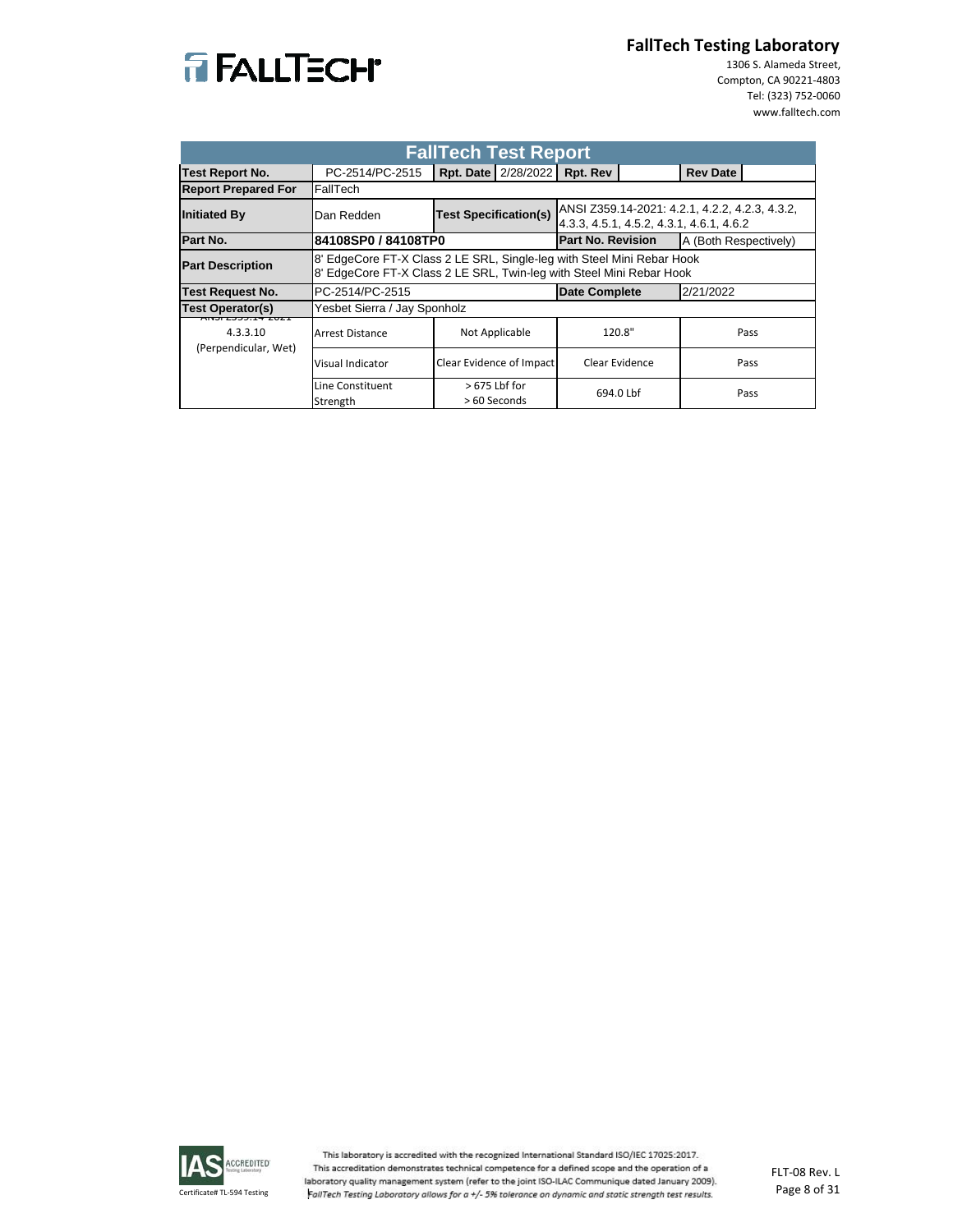

 1306 S. Alameda Street, Compton, CA 90221‐4803 Tel: (323) 752‐0060 www.falltech.com

| <b>FallTech Test Report</b>       |                                                                                                                                                |                                  |                                                                                            |                       |  |  |
|-----------------------------------|------------------------------------------------------------------------------------------------------------------------------------------------|----------------------------------|--------------------------------------------------------------------------------------------|-----------------------|--|--|
| <b>Test Report No.</b>            | PC-2514/PC-2515                                                                                                                                | Rpt. Date 2/28/2022 Rpt. Rev     |                                                                                            | <b>Rev Date</b>       |  |  |
| <b>Report Prepared For</b>        | FallTech                                                                                                                                       |                                  |                                                                                            |                       |  |  |
| <b>Initiated By</b>               | Dan Redden                                                                                                                                     | <b>Test Specification(s)</b>     | ANSI Z359.14-2021: 4.2.1, 4.2.2, 4.2.3, 4.3.2,<br>4.3.3, 4.5.1, 4.5.2, 4.3.1, 4.6.1, 4.6.2 |                       |  |  |
| Part No.                          | 84108SP0 / 84108TP0                                                                                                                            |                                  | <b>Part No. Revision</b>                                                                   | A (Both Respectively) |  |  |
| <b>Part Description</b>           | 8' EdgeCore FT-X Class 2 LE SRL, Single-leg with Steel Mini Rebar Hook<br>8' EdgeCore FT-X Class 2 LE SRL, Twin-leg with Steel Mini Rebar Hook |                                  |                                                                                            |                       |  |  |
| Test Request No.                  | PC-2514/PC-2515                                                                                                                                |                                  | <b>Date Complete</b>                                                                       | 2/21/2022             |  |  |
| Test Operator(s)                  | Yesbet Sierra / Jay Sponholz                                                                                                                   |                                  |                                                                                            |                       |  |  |
|                                   | Max Arrest Force                                                                                                                               | < 1800 Lbf<br>Max Arrest Force   | 1140.4 Lbf                                                                                 | Pass                  |  |  |
| ANSI Z359.14-2021                 | Avg Arrest Force                                                                                                                               | < 1575 Lbf<br>Avg Arrest Force   | 715.7 Lbf                                                                                  | Pass                  |  |  |
| 4.3.3.10<br>(Perpendicular, Wet)  | <b>Arrest Distance</b>                                                                                                                         | Not Applicable                   | 122.2"                                                                                     | Pass                  |  |  |
|                                   | Visual Indicator                                                                                                                               | Clear Evidence of Impact         | Clear Evidence                                                                             | Pass                  |  |  |
|                                   | Line Constituent<br>Strength                                                                                                                   | > 675 Lbf for<br>> 60 Seconds    | 694.5 Lbf                                                                                  | Pass                  |  |  |
|                                   | Max Arrest Force                                                                                                                               | $< 1800$ Lbf<br>Max Arrest Force | 1132.0 Lbf                                                                                 | Pass                  |  |  |
| ANSI Z359.14-2021                 | Avg Arrest Force                                                                                                                               | < 1575 Lbf<br>Avg Arrest Force   | 762.5 Lbf                                                                                  | Pass                  |  |  |
| 4.3.3.10<br>(Lateral Offset, Wet) | <b>Arrest Distance</b>                                                                                                                         | Not Applicable                   | 135.8"                                                                                     | Pass                  |  |  |
|                                   | Visual Indicator                                                                                                                               | Clear Evidence of Impact         | Clear Evidence                                                                             | Pass                  |  |  |
|                                   | Line Constituent<br>Strength                                                                                                                   | > 675 Lbf for<br>> 60 Seconds    | 720.1 Lbf                                                                                  | Pass                  |  |  |
|                                   | Max Arrest Force                                                                                                                               | < 1800 Lbf<br>Max Arrest Force   | 1126.5 Lbf                                                                                 | Pass                  |  |  |
| ANSI Z359.14-2021                 | Avg Arrest Force                                                                                                                               | < 1575 Lbf<br>Avg Arrest Force   | 788.6 Lbf                                                                                  | Pass                  |  |  |
| 4.3.3.10<br>(Lateral Offset, Wet) | <b>Arrest Distance</b>                                                                                                                         | Not Applicable                   | 138.2"                                                                                     | Pass                  |  |  |
|                                   | Visual Indicator                                                                                                                               | Clear Evidence of Impact         | Clear Evidence                                                                             | Pass                  |  |  |
|                                   | Line Constituent<br>Strength                                                                                                                   | > 675 Lbf for<br>> 60 Seconds    | 703.9 Lbf                                                                                  | Pass                  |  |  |
|                                   | Max Arrest Force                                                                                                                               | $< 1800$ Lbf<br>Max Arrest Force | 1044.9 Lbf                                                                                 | Pass                  |  |  |
| ANSI Z359.14-2021                 | Avg Arrest Force                                                                                                                               | < 1575 Lbf<br>Avg Arrest Force   | 778.2 Lbf                                                                                  | Pass                  |  |  |
| 4.3.3.10<br>(Lateral Offset, Wet) | <b>Arrest Distance</b>                                                                                                                         | Not Applicable                   | 139.8"                                                                                     | Pass                  |  |  |
|                                   | Visual Indicator                                                                                                                               | Clear Evidence of Impact         | Clear Evidence                                                                             | Pass                  |  |  |
|                                   | Line Constituent<br>Strength                                                                                                                   | > 675 Lbf for<br>> 60 Seconds    | 701.2 Lbf                                                                                  | Pass                  |  |  |

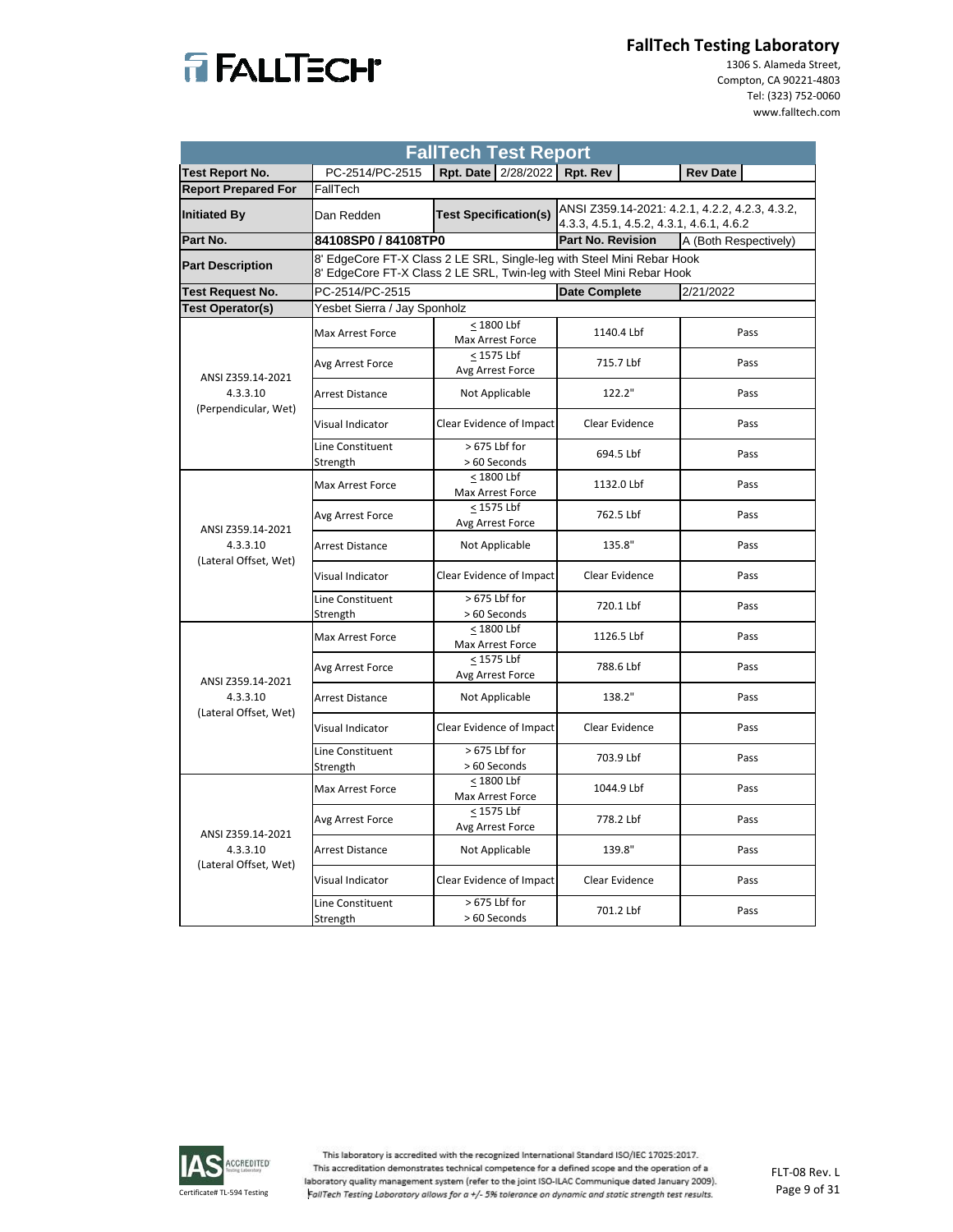

 1306 S. Alameda Street, Compton, CA 90221‐4803 Tel: (323) 752‐0060 www.falltech.com

| <b>FallTech Test Report</b> |                                                                                  |                                                                                                                                                |                                          |                                                |  |  |
|-----------------------------|----------------------------------------------------------------------------------|------------------------------------------------------------------------------------------------------------------------------------------------|------------------------------------------|------------------------------------------------|--|--|
| <b>Test Report No.</b>      | PC-2514/PC-2515                                                                  | Rpt. Date 2/28/2022 Rpt. Rev                                                                                                                   |                                          | <b>Rev Date</b>                                |  |  |
| <b>Report Prepared For</b>  | FallTech                                                                         |                                                                                                                                                |                                          |                                                |  |  |
| <b>Initiated By</b>         | Dan Redden                                                                       | <b>Test Specification(s)</b>                                                                                                                   | 4.3.3, 4.5.1, 4.5.2, 4.3.1, 4.6.1, 4.6.2 | ANSI Z359.14-2021: 4.2.1, 4.2.2, 4.2.3, 4.3.2, |  |  |
| Part No.                    | 84108SP0 / 84108TP0                                                              |                                                                                                                                                | <b>Part No. Revision</b>                 | A (Both Respectively)                          |  |  |
| <b>Part Description</b>     |                                                                                  | 8' EdgeCore FT-X Class 2 LE SRL, Single-leg with Steel Mini Rebar Hook<br>8' EdgeCore FT-X Class 2 LE SRL, Twin-leg with Steel Mini Rebar Hook |                                          |                                                |  |  |
| <b>Test Request No.</b>     | PC-2514/PC-2515                                                                  |                                                                                                                                                | <b>Date Complete</b>                     | 2/21/2022                                      |  |  |
| <b>Test Operator(s)</b>     | Yesbet Sierra / Jay Sponholz                                                     |                                                                                                                                                |                                          |                                                |  |  |
|                             | 1.25 Lbf - 25 Lbf<br><b>Retraction Tension</b><br>< 48" Extended<br>0% Extracted |                                                                                                                                                | $1.8$ Lbf                                | Pass                                           |  |  |
| ANSI Z359.14-2021<br>4.5.1  | <b>Retraction Tension</b><br>50% Extracted                                       | 1.25 Lbf - 25 Lbf<br>< 48" Extended                                                                                                            | $4.2$ Lbf                                | Pass                                           |  |  |
|                             | <b>Retraction Tension</b><br>100% Extracted                                      | 1.25 Lbf - 25 Lbf<br>< 48" Extended                                                                                                            | 5.7 Lbf                                  | Pass                                           |  |  |
|                             | <b>Retraction Tension</b><br>0% Extracted                                        | 1.25 Lbf - 25 Lbf<br>< 48" Extended                                                                                                            | $2.1$ Lbf                                | Pass                                           |  |  |
| ANSI Z359.14-2021<br>4.5.1  | <b>Retraction Tension</b><br>50% Extracted                                       | 1.25 Lbf - 25 Lbf<br>< 48" Extended                                                                                                            | 5.2 Lbf                                  | Pass                                           |  |  |
|                             | <b>Retraction Tension</b><br>100% Extracted                                      | 1.25 Lbf - 25 Lbf<br>< 48" Extended                                                                                                            | 4.7 Lbf                                  | Pass                                           |  |  |
|                             | <b>Retraction Tension</b><br>0% Extracted                                        | 1.25 Lbf - 25 Lbf<br>< 48" Extended                                                                                                            | $1.5$ Lbf                                | Pass                                           |  |  |
| ANSI Z359.14-2021<br>4.5.1  | <b>Retraction Tension</b><br>50% Extracted                                       | 1.25 Lbf - 25 Lbf<br>< 48" Extended                                                                                                            | $2.9$ Lbf                                | Pass                                           |  |  |
|                             | <b>Retraction Tension</b><br>100% Extracted                                      | 1.25 Lbf - 25 Lbf<br>< 48" Extended                                                                                                            | 6.7 Lbf                                  | Pass                                           |  |  |
| ANSI Z359.14-2021<br>4.5.2  | <b>Horizontal Retraction</b>                                                     | <b>Retract Without</b><br>Stopping                                                                                                             | No Hesitation in<br>Retraction           | Pass                                           |  |  |
| ANSI Z359.14-2021<br>4.5.2  | <b>Horizontal Retraction</b>                                                     | <b>Retract Without</b><br>Stopping                                                                                                             | No Hesitation in<br>Retraction           | Pass                                           |  |  |
| ANSI Z359.14-2021<br>4.5.2  | <b>Horizontal Retraction</b>                                                     | <b>Retract Without</b><br>Stopping                                                                                                             | No Hesitation in<br>Retraction           | Pass                                           |  |  |
|                             | Max Arrest Force                                                                 | < 1800 Lbf<br>Max Arrest Force                                                                                                                 | 1420.9 Lbf                               | Pass                                           |  |  |
| ANSI Z359.14-2021           | Avg Arrest Force                                                                 | < 1350 Lbf<br>Avg Arrest Force                                                                                                                 | 852.4 Lbf                                | Pass                                           |  |  |
| 4.3.1                       | <b>Arrest Distance</b>                                                           | < 42"                                                                                                                                          | 36.6"                                    | Pass                                           |  |  |
|                             | Visual Indicator                                                                 | Clear Evidence of Impact                                                                                                                       | Clear Evidence                           | Pass                                           |  |  |
|                             | Max Arrest Force                                                                 | <1800 Lbf<br>Max Arrest Force                                                                                                                  | 1238.5 Lbf                               | Pass                                           |  |  |
| ANSI Z359.14-2021           | Avg Arrest Force                                                                 | $\leq$ 1350 Lbf<br>Avg Arrest Force                                                                                                            | 843.3 Lbf                                | Pass                                           |  |  |
| 4.3.1                       | <b>Arrest Distance</b>                                                           | < 42"                                                                                                                                          | 37.5"                                    | Pass                                           |  |  |
|                             | Visual Indicator                                                                 | Clear Evidence of Impact                                                                                                                       | Clear Evidence                           | Pass                                           |  |  |
|                             | Max Arrest Force                                                                 | $\leq 1800$ Lbf<br>Max Arrest Force                                                                                                            | 1211.3 Lbf                               | Pass                                           |  |  |
| ANSI Z359.14-2021           | Avg Arrest Force                                                                 | $<$ 1350 Lbf<br>Avg Arrest Force                                                                                                               | 900.7 Lbf                                | Pass                                           |  |  |
| 4.3.1                       | Arrest Distance                                                                  | < 42"                                                                                                                                          | 31.8"                                    | Pass                                           |  |  |
|                             | Visual Indicator                                                                 | Clear Evidence of Impact                                                                                                                       | Clear Evidence                           | Pass                                           |  |  |

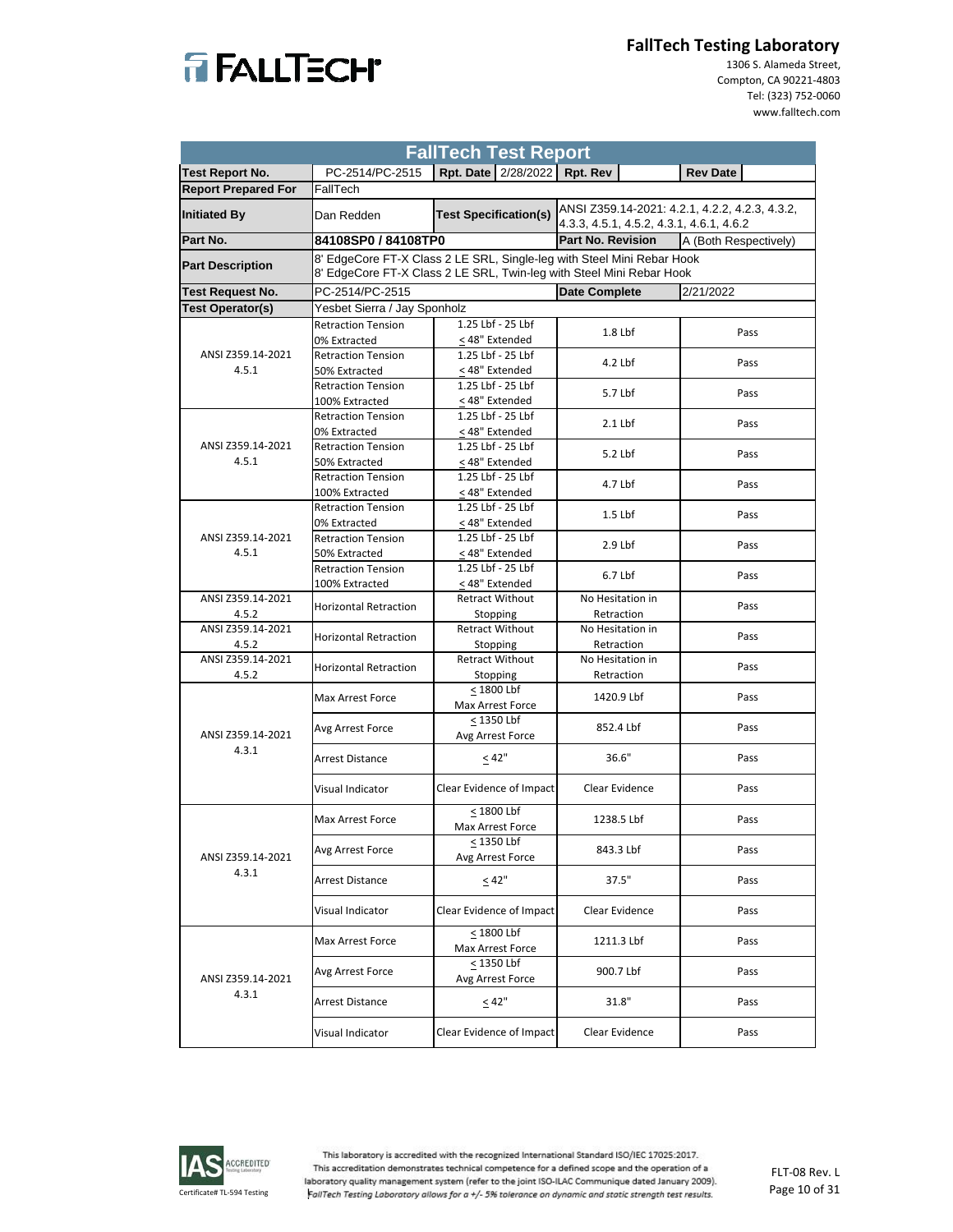

 1306 S. Alameda Street, Compton, CA 90221‐4803 Tel: (323) 752‐0060 www.falltech.com

| <b>FallTech Test Report</b>  |                                                                                                                                                |                                       |                                                                                            |                       |  |  |  |
|------------------------------|------------------------------------------------------------------------------------------------------------------------------------------------|---------------------------------------|--------------------------------------------------------------------------------------------|-----------------------|--|--|--|
| <b>Test Report No.</b>       | PC-2514/PC-2515                                                                                                                                | Rpt. Date   2/28/2022   Rpt. Rev      |                                                                                            | <b>Rev Date</b>       |  |  |  |
| <b>Report Prepared For</b>   | FallTech                                                                                                                                       |                                       |                                                                                            |                       |  |  |  |
| <b>Initiated By</b>          | <b>Test Specification(s)</b><br>Dan Redden                                                                                                     |                                       | ANSI Z359.14-2021: 4.2.1, 4.2.2, 4.2.3, 4.3.2,<br>4.3.3, 4.5.1, 4.5.2, 4.3.1, 4.6.1, 4.6.2 |                       |  |  |  |
| Part No.                     |                                                                                                                                                | 84108SP0 / 84108TP0                   |                                                                                            | A (Both Respectively) |  |  |  |
| <b>Part Description</b>      | 8' EdgeCore FT-X Class 2 LE SRL, Single-leg with Steel Mini Rebar Hook<br>8' EdgeCore FT-X Class 2 LE SRL, Twin-leg with Steel Mini Rebar Hook |                                       |                                                                                            |                       |  |  |  |
| <b>Test Request No.</b>      | PC-2514/PC-2515                                                                                                                                |                                       | <b>Date Complete</b>                                                                       | 2/21/2022             |  |  |  |
| <b>Test Operator(s)</b>      | Yesbet Sierra / Jay Sponholz                                                                                                                   |                                       |                                                                                            |                       |  |  |  |
| ANSI Z359.14-2021<br>4.3.1.7 | Max Arrest Force                                                                                                                               | < 1800 Lbf<br>Max Arrest Force        | 1003.6 Lbf                                                                                 | Pass                  |  |  |  |
|                              | Avg Arrest Force                                                                                                                               | < 1575 Lbf<br>Avg Arrest Force        | 785.8 Lbf                                                                                  | Pass                  |  |  |  |
|                              | Arrest Distance                                                                                                                                | < 42"                                 | 35.3"                                                                                      | Pass                  |  |  |  |
|                              | Visual Indicator                                                                                                                               | Clear Evidence of Impact              | Clear Evidence                                                                             | Pass                  |  |  |  |
| ANSI Z359.14-2021<br>4.3.1.7 | Max Arrest Force                                                                                                                               | < 1800 Lbf<br><b>Max Arrest Force</b> | 1283.5 Lbf                                                                                 | Pass                  |  |  |  |
|                              | Avg Arrest Force                                                                                                                               | < 1575 Lbf<br>Avg Arrest Force        | 776.3 Lbf                                                                                  | Pass                  |  |  |  |
|                              | <b>Arrest Distance</b>                                                                                                                         | < 42"                                 | 40.1"                                                                                      | Pass                  |  |  |  |
|                              | Visual Indicator                                                                                                                               | Clear Evidence of Impact              | Clear Evidence                                                                             | Pass                  |  |  |  |
| ANSI Z359.14-2021<br>4.3.1.7 | Max Arrest Force                                                                                                                               | < 1800 Lbf<br>Max Arrest Force        | 1181.9 Lbf                                                                                 | Pass                  |  |  |  |
|                              | Avg Arrest Force                                                                                                                               | < 1575 Lbf<br>Avg Arrest Force        | 792.9 Lbf                                                                                  | Pass                  |  |  |  |
|                              | Arrest Distance                                                                                                                                | < 42"                                 | 40.4"                                                                                      | Pass                  |  |  |  |
|                              | Visual Indicator                                                                                                                               | Clear Evidence of Impact              | Clear Evidence                                                                             | Pass                  |  |  |  |
| ANSI Z359.14-2021<br>4.3.1.8 | Max Arrest Force                                                                                                                               | < 1800 Lbf<br>Max Arrest Force        | 1050.7 Lbf                                                                                 | Pass                  |  |  |  |
|                              | Avg Arrest Force                                                                                                                               | < 1575 Lbf<br>Avg Arrest Force        | 817.8 Lbf                                                                                  | Pass                  |  |  |  |
|                              | <b>Arrest Distance</b>                                                                                                                         | < 42"                                 | 32.8"                                                                                      | Pass                  |  |  |  |
|                              | Visual Indicator                                                                                                                               | Clear Evidence of Impact              | Clear Evidence                                                                             | Pass                  |  |  |  |
| ANSI Z359.14-2021<br>4.3.1.8 | Max Arrest Force                                                                                                                               | < 1800 Lbf<br>Max Arrest Force        | 1329.2 Lbf                                                                                 | Pass                  |  |  |  |
|                              | Avg Arrest Force                                                                                                                               | $\leq$ 1575 Lbf<br>Avg Arrest Force   | 867.4 Lbf                                                                                  | Pass                  |  |  |  |
|                              | <b>Arrest Distance</b>                                                                                                                         | < 42"                                 | 34.4"                                                                                      | Pass                  |  |  |  |
|                              | Visual Indicator                                                                                                                               | Clear Evidence of Impact              | Clear Evidence                                                                             | Pass                  |  |  |  |
| ANSI Z359.14-2021<br>4.3.1.8 | Max Arrest Force                                                                                                                               | < 1800 Lbf<br>Max Arrest Force        | 1353.7 Lbf                                                                                 | Pass                  |  |  |  |
|                              | Avg Arrest Force                                                                                                                               | $\leq$ 1575 Lbf<br>Avg Arrest Force   | 916.8 Lbf                                                                                  | Pass                  |  |  |  |
|                              | Arrest Distance                                                                                                                                | $\leq 42"$                            | 33.9"                                                                                      | Pass                  |  |  |  |
|                              | Visual Indicator                                                                                                                               | Clear Evidence of Impact              | Clear Evidence                                                                             | Pass                  |  |  |  |